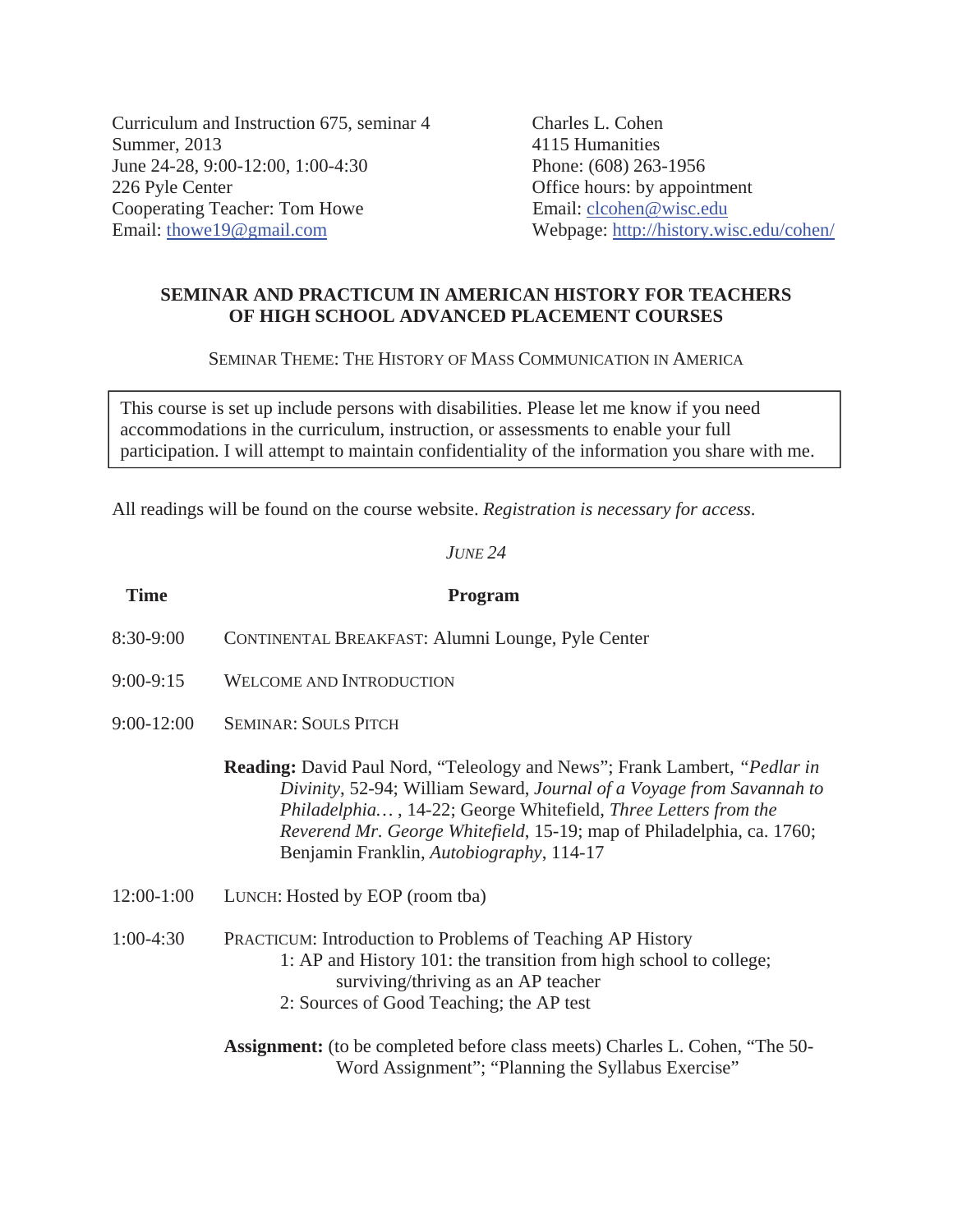# *JUNE 25*

| $9:00 - 12:00$ | SEMINAR: SEX, LIES, AND NEWSPRINT                                                                                                                                                                                                                                                                                                                                                                                                            |
|----------------|----------------------------------------------------------------------------------------------------------------------------------------------------------------------------------------------------------------------------------------------------------------------------------------------------------------------------------------------------------------------------------------------------------------------------------------------|
|                | Reading: Michael Buchholz, "The Penny Press, 1833-1861"; Andie Tucher,<br>Froth & Scum, 21-45; Patricia Cline Cohen, The Murder of Helen Jewett,<br>20-37; [Anonymous], The Life and Writings of James Gordon Bennett, 12-<br>22; Isaac C. Pray, Memoirs of James Gordon Bennett, 197-213                                                                                                                                                    |
| 12:00-1:00     | LUNCH, own your own                                                                                                                                                                                                                                                                                                                                                                                                                          |
| $1:00-4:30$    | PRACTICUM: Planning the Syllabus, and Teaching Approaches<br>1: Thinking about the syllabus<br>2: The fifty-word assignment; student-centered and teacher-centered<br>teaching approaches; post-it evaluation                                                                                                                                                                                                                                |
|                | <b>Assignment:</b> Write a 50-word sentence explaining the principle(s) you used in<br>the "Planning the Syllabus Exercise" to balance the demands of covering<br>an adequate amount of content while maintaining a sufficiently brisk pace.                                                                                                                                                                                                 |
| 5:00-6:00      | EVENING OUTING, The Terrace, Memorial Union                                                                                                                                                                                                                                                                                                                                                                                                  |
|                | <b>JUNE 26</b>                                                                                                                                                                                                                                                                                                                                                                                                                               |
| 8:30-9:00      | CONTINENTAL BREAKFAST, Pyle 325-26                                                                                                                                                                                                                                                                                                                                                                                                           |
| $9:00-9:45$    | <b>KEYNOTE ADDRESS: Gloria Ladson-Billings</b>                                                                                                                                                                                                                                                                                                                                                                                               |
| 10:00-12:00    | SEMINAR: ALL THE NEWS THAT'S FIT TO PURVEY                                                                                                                                                                                                                                                                                                                                                                                                   |
|                | <b>Reading:</b> Jean Folkers and Dwight L. Teeter, Jr., Voices of a Nation, 2 <sup>nd</sup> ed., 243-<br>80; W. Joseph Campbell, "1897"; New York Journal, front page, Feb. 17,<br>1898, and editorial, "Spain's Victory of Peace"; New York Times, front<br>page and "The Maine Blown Up," Feb. 16, 1898, and editorial, "The<br>Maine," Feb. 17, 1898; Elizabeth V. Burt, "From 'True Woman' to 'New<br>Woman""; R&G Corset advertisements |
| $12:00-1:15$   | LUNCH (on own)                                                                                                                                                                                                                                                                                                                                                                                                                               |
| $1:15-4:30$    | <b>PRACTICUM: Integrating Documents into Teaching</b><br>1: Connecting with the agenda; the SOAPS exercise; analyzing a historical<br>document<br>2: Devising a one-day unit around a document; managing time; closing<br>journal reflection                                                                                                                                                                                                 |
|                | <b>Assignment:</b> Read the four sets of documents handed out in class and think about<br>how to use them as the basis of a one-day class discussion                                                                                                                                                                                                                                                                                         |